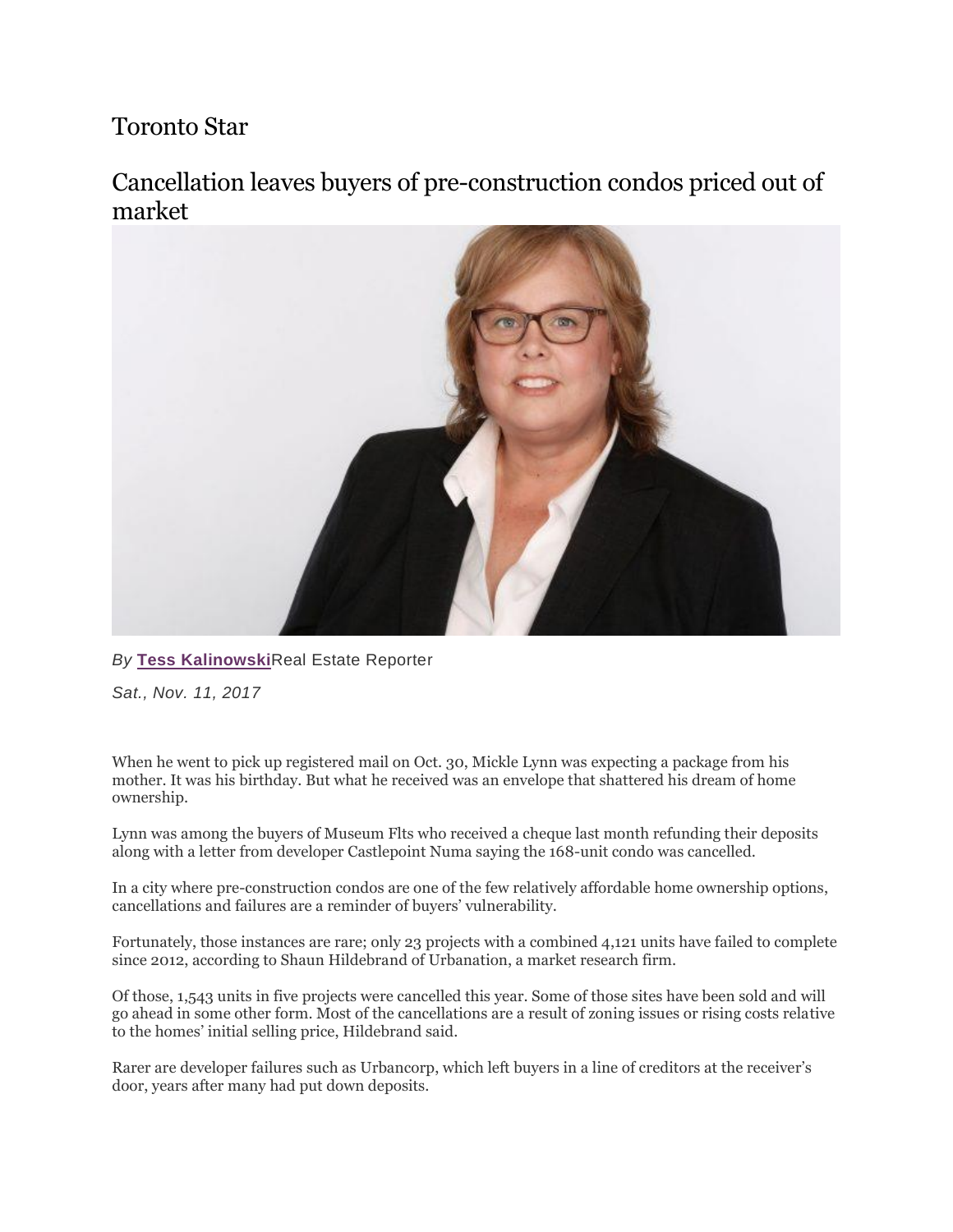In the letter that came with refunds to its buyers, Castlepoint's Alfredo Romano, who declined to be interviewed, blamed slow city approvals for making Museum Flts "untenable."

The timetable "has rendered the project commercially un-financeable," he wrote.

According to Castlepoint, construction costs had risen 13 per cent while the company waited for approvals of its draft plan of subdivision, site plan, minor variances and building permits.

It is almost certain another project will replace Museum Flts near Bloor St. and Lansdowne Ave.

## **You might be interested in**

•

•

•

**[Builder behind cancelled Icona condos proposing another project in Vaughan](https://www.thestar.com/business/2018/10/03/builder-behind-cancelled-icona-condos-proposing-another-project-in-vaughan.html?li_source=LI&li_medium=star_web_ymbii)**



**[Vaughan condo buyers take developer to court over cancelled project](https://www.thestar.com/business/2018/09/05/vaughan-condo-buyers-take-developer-to-court-over-cancelled-project.html?li_source=LI&li_medium=star_web_ymbii)**



**[Developer cancels Danforth condo 'due to unforeseen circumstances'](https://www.thestar.com/news/gta/2019/03/19/danforth-condo-cancelled-by-developer.html?li_source=LI&li_medium=star_web_ymbii)**

"I have no doubt this will still happen. It's still going to get built," said Davenport Councillor Ana Bailao.

"These are a lot of jobs in my community and a lot of good residents. This building had a daycare. Do you know how desperately in need of daycare spaces my ward is? We're one of the priority areas," she said.

Even if the Museum Flts buyers get first dibs on a new project, they will pay more. Condos that went for about \$600 per square foot last year, are now selling for about \$830 per square foot within a two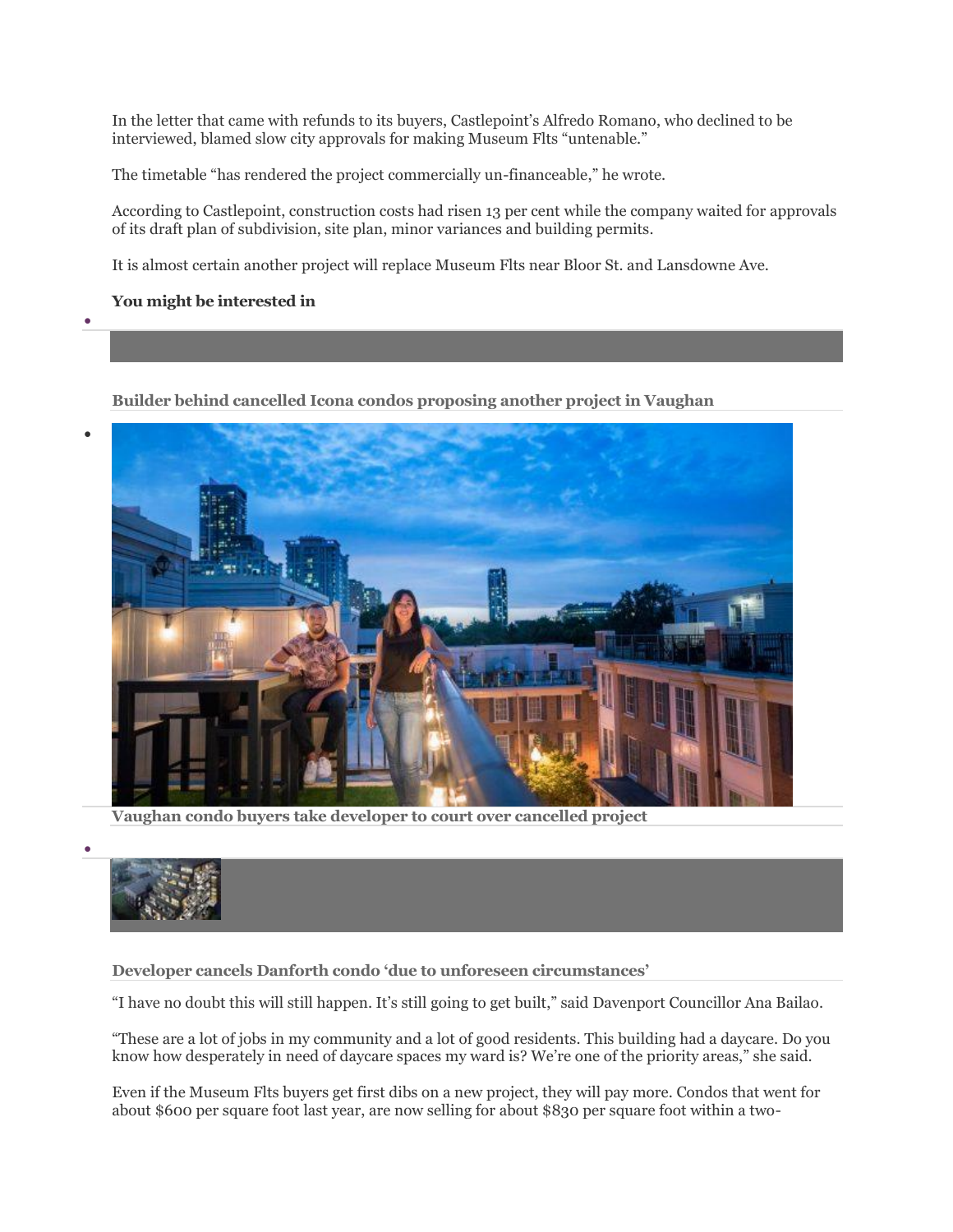kilometre radius of Museum Flts, said Matthew Slutsky, president of the online development hub BuzzBuzzHome.

There is always a risk in buying pre-construction. But Museum Flts was all the more shocking because it was positioned as a landmark project by a developer who was gaining a reputation as a city builder.

It sold out based on its high design; plans for a new park; adjacency to the Museum of Contemporary Art Toronto Canada; and exceptional public transit access. The Junction Triangle neighbourhood, where the Museum Flts project is located, was recently named the city's hottest by Toronto Life magazine.

"Even though just a few (purchasers) live in the neighbourhood, you could feel the care and excitement, how much they already like the community," Bailao said.

Among the purchasers were three Star reporters, one of Mayor John Tory's sons and Giller-nominated novelist Anthony De Sa.

For Lynn, who earns about \$60,000 a year as a musician and teacher, Museum Flts was affordable. When the condos hit the market, he pounced, using the money from the divorce-related sale of a previous home to buy a 530-sq.-ft., one-bedroom unit. In the meantime, he's been living in a basement flat and working overtime to help pay for the condo.

Launched in June 2016, Museum Flts ranged from one to three bedrooms, priced at \$269,900 to \$586,900. The condos were scheduled for occupancy in March 2019.

"In the city, you really can't buy (even a small) condo for \$400,000," Lynn said. The disappointment and stress are taking a toll. When he fainted at a subway station on Nov. 3, his doctor said the incident was stress-related.

"I don't know what to do next. I don't have the money to be paying \$400,000 or \$500,000 for a townhouse or condo," he said.

Kurt Trowbridge, 34, who bought with his partner, Zak Osman, 38, says they, too, have been priced out of the market while the developer held their money for more than a year.

"We're still in disbelief," Trowbridge said. "The market has changed so much."

He said he felt sick about the cancellation. The couple had worked hard to save a deposit. They had shared their happiness with family and friends.

"I felt kind of ashamed telling people we made a bad investment," he said.

Jason Paris, 43, has been living with family while waiting for his condo but there are others worse off, he said.

"There are couples still living with their parents (that) planned their wedding timed to the condo closing. There is someone who was moving from London, England. There are people who have been impacted more than me, but it still sucks," Paris said.

At first, he wasn't too worried because he has a place to live while waiting for another opportunity. Then he realized that new, stricter mortgage rules that are being introduced in January will probably make it tougher to qualify for a more expensive home.

"I'm pretty much on my edge," he said.

But there wasn't much the buyers could have done to protect themselves, said real estate lawyer Bob Aaron.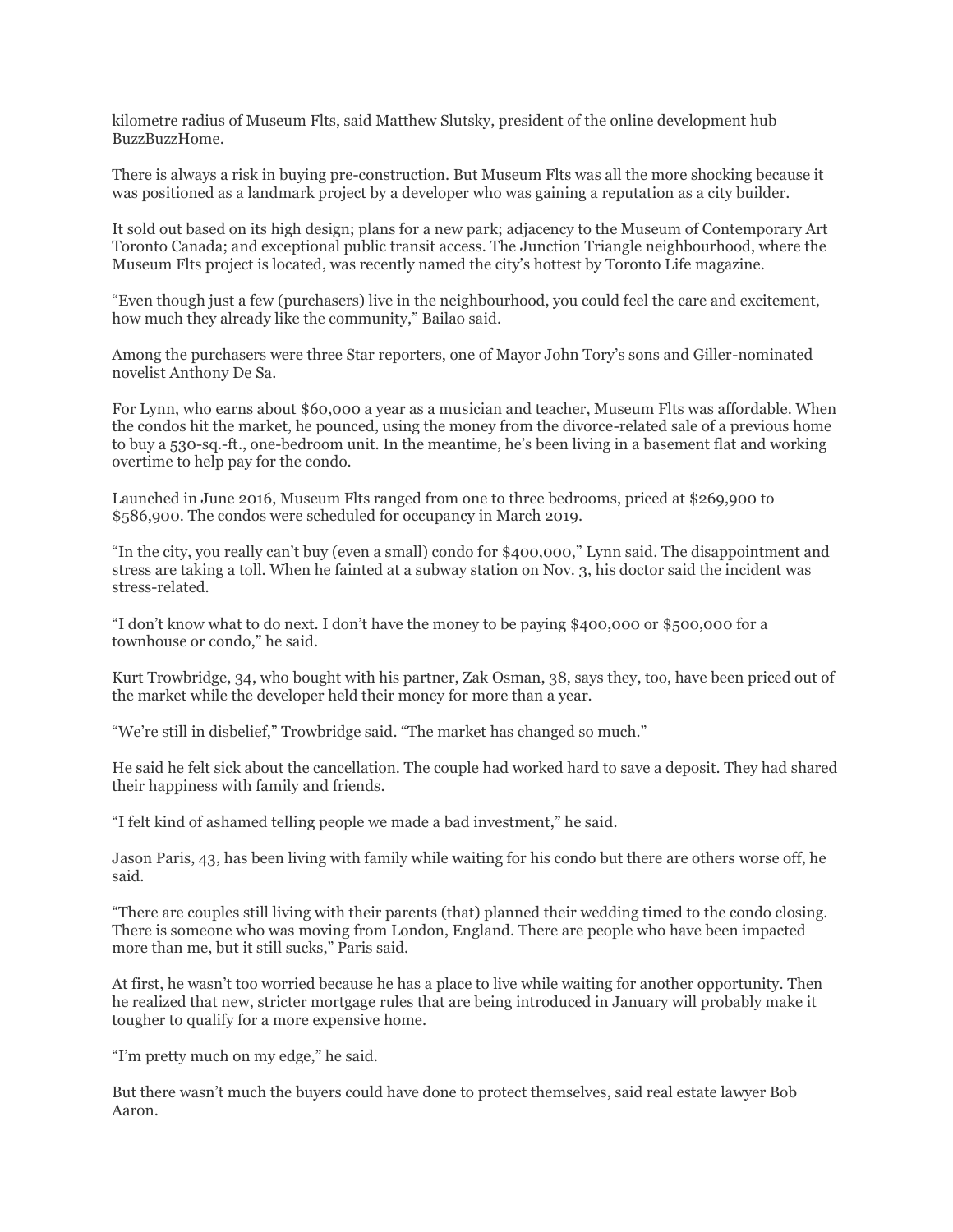Developers have good lawyers and standard contracts give builders lots of exit avenues. Given the competition for Toronto real estate, buyers didn't have any leverage to negotiate tougher contracts.

There is "nothing" to prevent the builder from refunding buyers' deposits and reselling the property for more, Aaron said.

"The development industry is a delicate balance of all the competing interests, including the municipal government, the provincial government, the builder, the buyers and the lenders. You've got all these balls in the air and if one of them drops on the floor, the whole thing craters," he said.

If the cost of construction goes up or the cost of borrowing rises, the project may no longer work financially, Aaron said.

But, he said, "the system has to favour the builder in a way."

It's probably better for buyers if the project is cancelled before it is built, rather than having a developer become insolvent as construction costs mount. In the case of Urbancorp, home buyers struggled to have their deposits returned under the receivership process as the real estate market galloped skyward.

"When is it better to cancel the deal? Now, or after everything's finished," said Aaron, who represented some buyers in the failed [Jarvis Mansions](https://www.thestar.com/news/2007/10/06/nightmare_on_jarvis_st.html) about 10 years ago. Buyers there were allowed to opt into a later project but at higher prices. Meantime, their deposits were tied up for four years.

Even TV home construction expert Mike Holmes bought into and endorsed a project that went into receivership in February.

Holmes bought two units at market value in the On the GO Mimico condominiums by developer Louie Santaguida of Terrasan 327 Royal York and Stanton Renaissance. "We don't take working with people lightly," said Seth Atkins, senior vice-president of the Holmes Group.

"What attracted us to him was the innovation he was trying to bring to condominiums," Atkins said.

Holmes was particularly interested in the plan to install combined heat and power in the building that would have allowed it to sell energy into the grid while keeping its own energy consumption close to net zero.

"We were horribly disappointed to learn (Santaguida's) financing did not come through as was promised to us so we then dissolved that relationship," he said.

Although the building was resold, Holmes hasn't yet received a refund, he said.

Bailao, who has been meeting with Castlepoint throughout, said she doesn't know why Museum Flts was cancelled.

"There were some challenges but planning is a two-way street," she said. "Planning gives you feedback and some developers take it and present solutions really fast. Other ones try to make their point and push and push to get their way."

De Sa, who bought four units in Museum Flts, has already tried to buy into Castlepoint's previously cancelled Sterling Lofts project. He had planned the condo as a downsizing move for himself and his wife. The additional units were for each of their three teenage sons.

"We're seeing our children being priced out of that market. We just thought, 'Get in now,' " he said.

He also doesn't rule out looking at the future plans for the site.